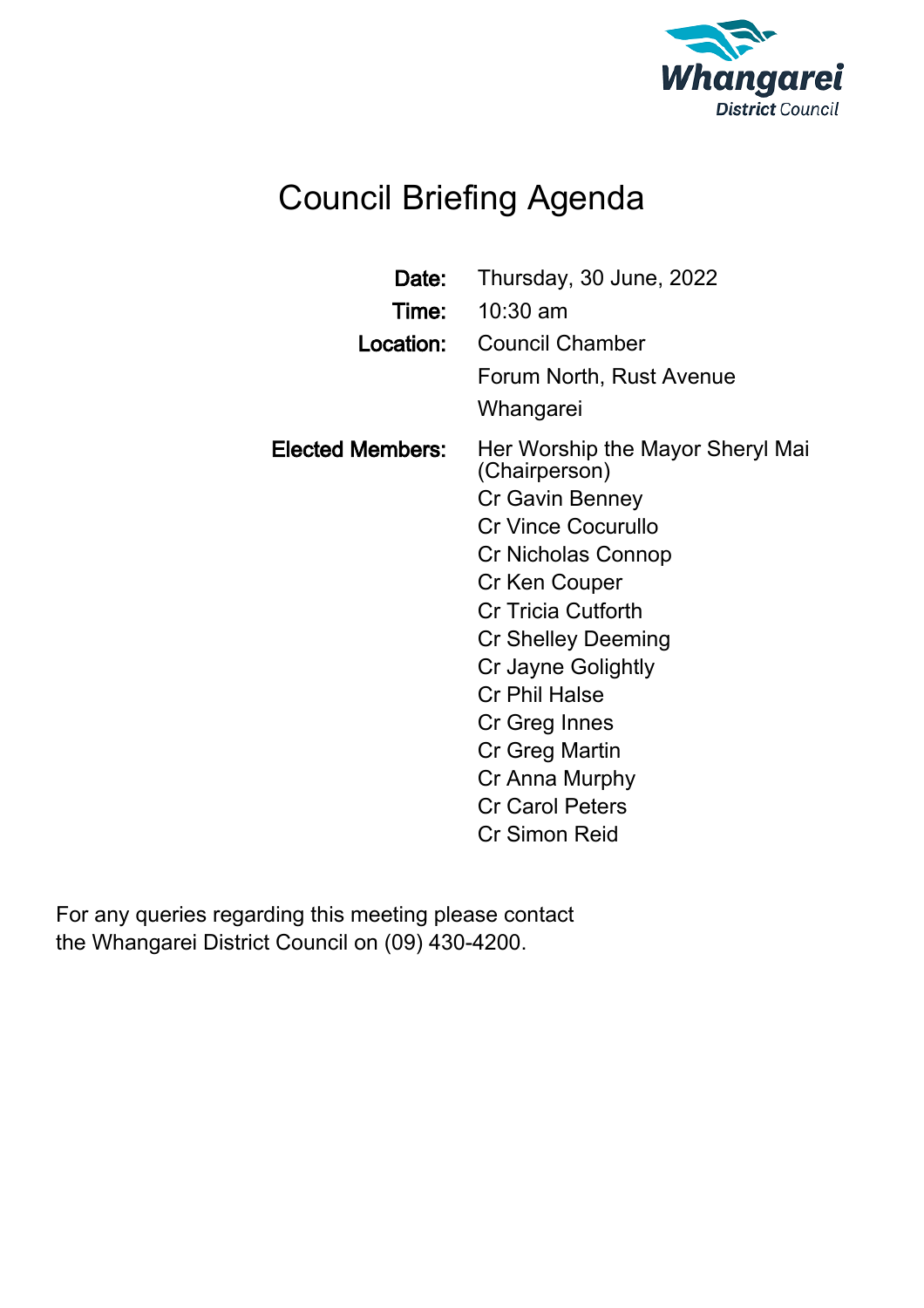- 1. Apologies / Kore Tae Mai
- 2. Reports / Ngā Ripoata
	- 2.1. Draft Communications Strategy 2022-2025 1
- 3. Closure of Meeting / Te katinga o te Hui